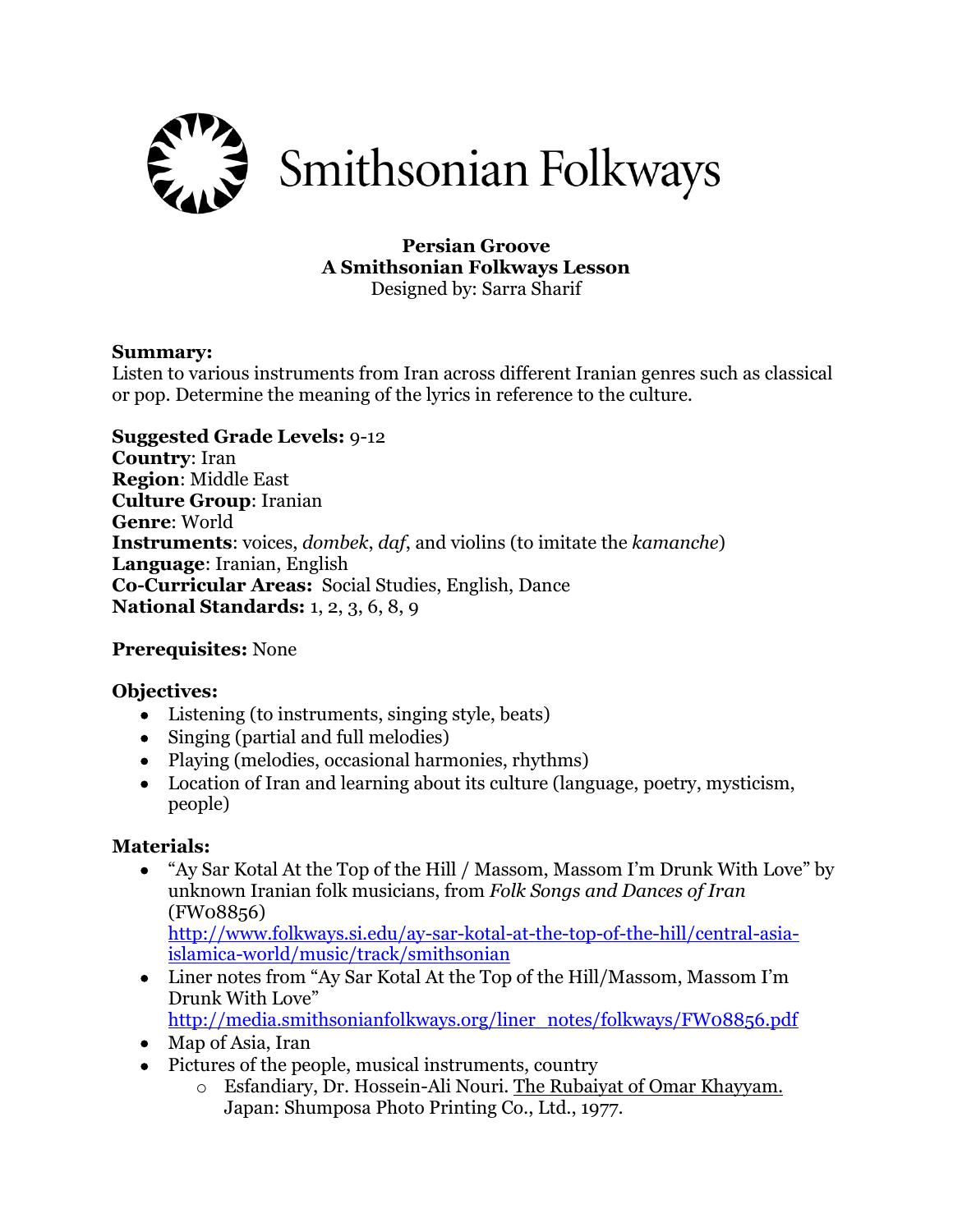- o Waite, James and Jamileh Heydari. Persia. Islamic Republic of Iran: Yassavoli Publications, 1998.
- VHS: *Mystic Iran the Unseen World*
	- o A film by Aryana Farshad in association with Cinema Development Center ; produced and directed by Aryana Farshad; written by Aryana Farshad and Janelle Balnicke. New York : Wellspring Media, (2003).

## **Lesson Segments:**

- **1. "Ay Sar Kotal At the Top of the Hill / Massom, Massom I'm Drunk With Love" by Unknown Iranian Folk Musicians, from** *Folk Songs and Dances of Iran.*(National Standards 1, 2, 3, 6, 8)
- **2. Literature and Music; Understanding Iranian Culture** (National Standards 8, 9)
- **1. "Ay Sar Kotal At the Top of the Hill / Massom, Massom I'm Drunk With Love" by Unknown Iranian Folk Musicians, from** *Folk Songs and Dances of Iran.*
	- **a.** Listen to recording.
	- **b.** Learn to sing the melody by rote.
	- **c.** Sing along with recording when it gets to 00:31.
	- **d.** Continue to listen: how are the *kamanches* (bowed lutes) altering the melody?
	- **e.** Add a few violins to the sung melody to imitate the *kamanches.*
	- **f.** Add the drums to the melody .
	- **g.** Between the verse and chorus, add improvised sections on the voice, violin, or *dombek*, keeping within the mode of the piece.

**Assessment:** How do the students perform? Do they grasp all the components of performance?

# **2. Literature & Music: Understanding Iranian Culture**

- **a.** Persians have an ancient tradition of writing poetry and using this poetry in religious, mystic, and musical settings; show clips from "Mystic Iran: The Unseen World," to illustrate this.
- **b.** The language of Iran is Farsi; Better illustrate Iranian language, musical instruments, artwork, people, and landscape (see below for sources).

**Assessment:** Can the students answer historical, cultural, and literary questions accurately?

## **Extension:**

- Incorporate dance into the folk song "Ay Sar Kotal At the Top of the Hill"
- Find a Persian dancer in the community